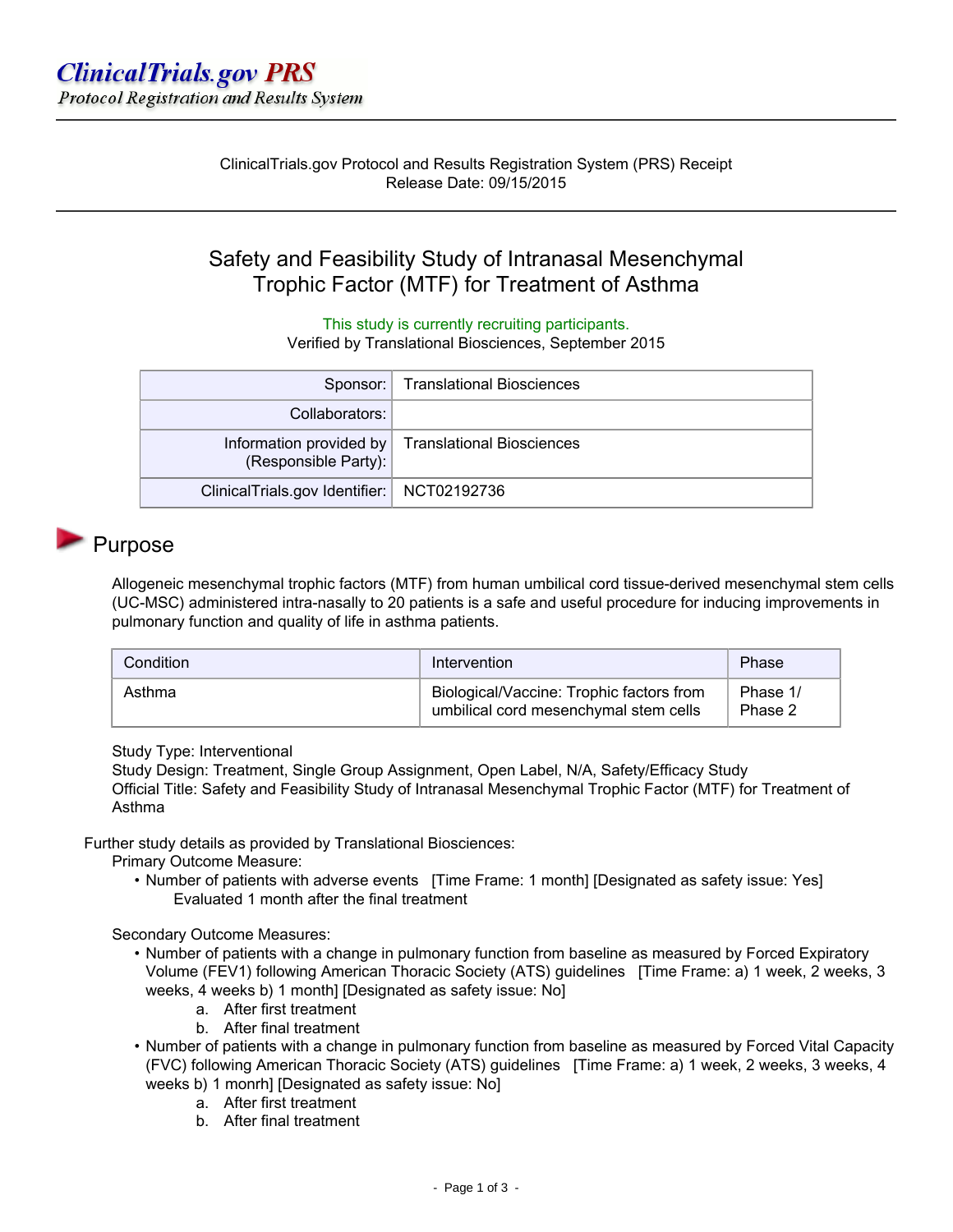- Number of patients with a change in quality of life from baseline as measured by the University of Pittsburgh Medical Center (UPMC) Asthma Questionnaire [Time Frame: a) 1 week, 2 weeks, 3 weeks, 4 weeks b) 1 month] [Designated as safety issue: No]
	- a. After first treatment
	- b. After last treatment

Estimated Enrollment: 20 Study Start Date: July 2014 Estimated Primary Completion Date: June 2016 Estimated Study Completion Date: December 2016

| Arms                                                                                                                       | Assigned Interventions                                                            |
|----------------------------------------------------------------------------------------------------------------------------|-----------------------------------------------------------------------------------|
| Intra-nasal infusion of MTF<br>Trophic factors from umbilical cord<br>mesenchymal stem cells administered<br>intra-nasally | Biological/Vaccine: Trophic factors from umbilical cord<br>mesenchymal stem cells |

Detailed Description:

The proposed study will assess primary safety and secondary efficacy endpoints of allogeneic UC-MSC-derived MTF administered to asthma patients. Each patient will receive intra-nasal MTF once per week for a period of 4 weeks.

# **Eligibility**

Ages Eligible for Study: 21 Years to 60 Years Genders Eligible for Study: Both Accepts Healthy Volunteers: No

### **Criteria**

Inclusion Criteria:

- Signed consent form by the subject
- Male or female
- Between 18 and 65 years old and capability to comprehend this trial.
- Asthma diagnosed by a physician at least 1 year prior to study enrollment
- Poorly-controlled asthma at study enrollment. Poorly controlled asthma is defined as: chronic symptoms, episodic exacerbations, persistent and variable airways obstruction despite a continued requirement for short-acting beta 2-agonists despite the use of high doses of inhaled steroids.
- Nonsmokers (stopped smoking at least 1 year ago) and limited life-time history of smoking (less than a 3 pack year history).
- Body mass index 19-40
- On a stable dose of inhaled corticosteroid for at least 4 weeks prior to study entry or had to use a rescue dose during the last 4 weeks.
- FEV1 >50% predicted

### Exclusion Criteria:

- Pregnant or lactating women
- Cognitively impaired adults
- Systemic steroids within the 4 weeks prior to enrollment
- Non-steroidal anti-inflammatory drugs (NSAIDs) for arthritis
- Current diagnosis of polyposis or sinusitis.
- Infection treated by antibiotics within the 4 weeks prior to enrollment
- Immunization within the 4 weeks prior to enrollment
- Lung pathology other than asthma
- Other significant non-pulmonary co-morbidities such as: coronary artery disease, peripheral vascular disease, cerebrovascular disease, congestive heart failure with an ejection fraction <50%, liver disease or